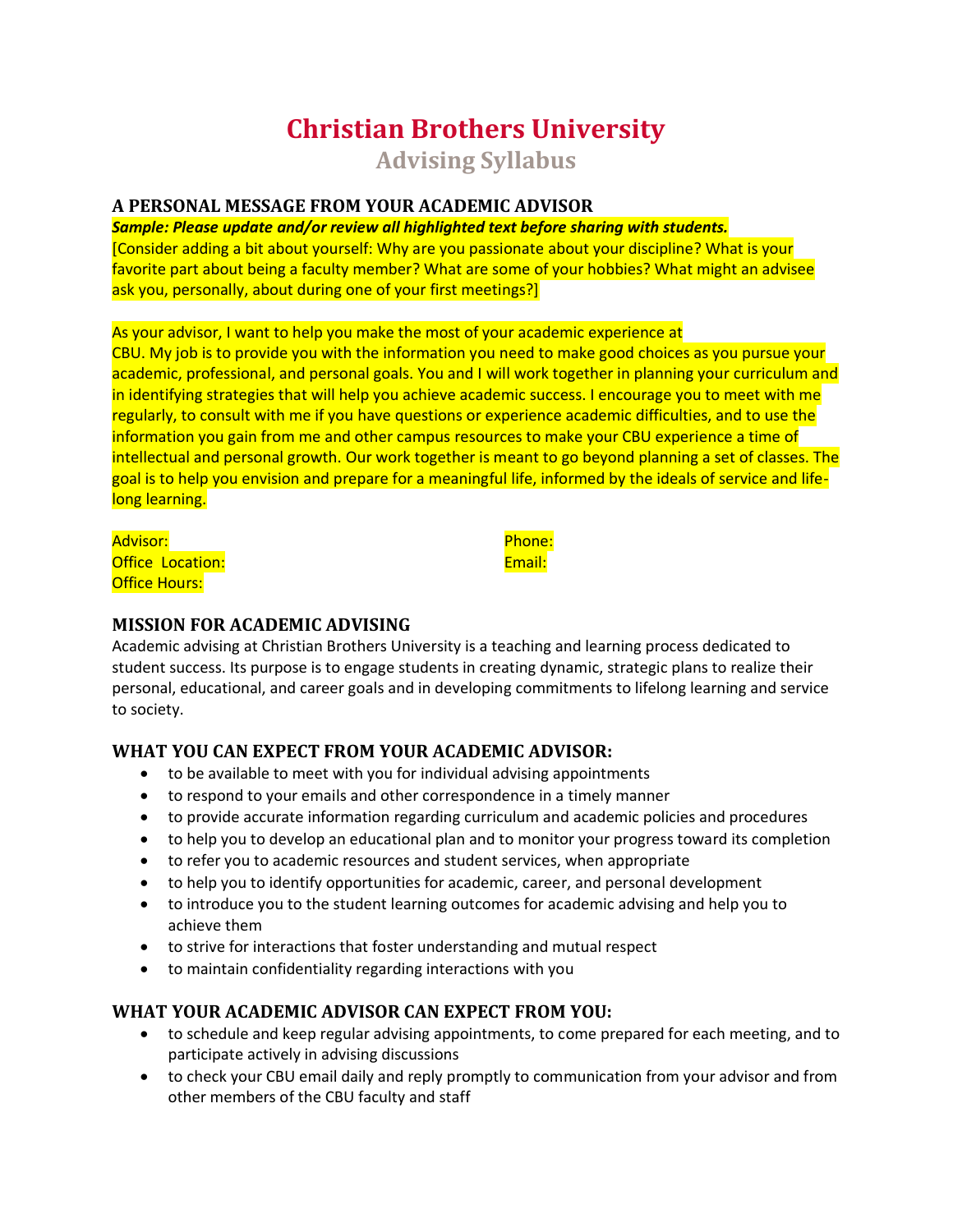- to understand academic policies and procedures located in the catalog and elsewhere on the CBU web site
- to develop and follow an academic plan based on realistic self-assessment
- to make informed decisions about your choice of major and course schedule and to accept responsibility for those decisions, including responsibility for meeting graduation requirements
- to use appropriate university resources (the Career Center, the Writing Center, the library, etc.)
- to research internships and extracurricular opportunities that support career goals or personal growth
- to strive for interactions that foster understanding and mutual respect

## **STUDENT LEARNING OUTCOMES FOR ACADEMIC ADVISING**

1. Students will craft educational plans based on assessment of abilities, goals, interests, and values.

- a. Students will engage in realistic self-appraisal.
- b. Students will identify the goals of academic advising.
- c. Students will understand the respective roles and responsibilities of advisor and advisee.
- 2. Students will implement educational plans tailored to attain their educational and professional goals.
	- a. Students will articulate the connection between their major field of study and desired career path.
	- b. Students will incorporate curricular and extra-curricular elements and will consider including service on campus and in the community – into their educational plans.
	- c. Students will access appropriate support services to address their particular needs.
- 3. Students will assume responsibility for meeting academic program requirements.
	- a. Students will use appropriate resources to observe educational requirements, policies, procedures, and opportunities in their educational plans.
	- b. Students will use appropriate planning guides to prepare a preliminary course schedule prior to consulting with their academic advisors.
	- c. Students will identify the four major learning goals of the general education program as well as the student learning outcomes associated with each goal.
	- d. Students will regularly review and adjust their academic plans in consultation with their advisors.
- 4. Students will develop a sense of social responsibility.
	- a. Students will explain Lasallian educational principles of faith, community, and service.
	- b. Students will learn and practice academic behaviors conducive to student success and to respectful interactions with faculty, staff, and other students.
	- c. Students will identify several key components of professional ethics related to career choices.

# **HOW TO PREPARE FOR AN ADVISING MEETING**

You are encouraged to meet with your advisor three times during each semester. You will get more out of these meetings if you prepare in advance and participate fully in discussions. The following guidelines will help you to prepare thoughtfully and participate fully in an advising session. Your advisor may give you additional instructions about how to prepare for a meeting.

Before the first meeting, scheduled during the first two weeks of class, you should:

- review your course schedule
- consider how the content of each course is related to general education requirements, your major (if declared), your career goals, and/or your personal interests
- identify any concerns you have about your ability to do well in these courses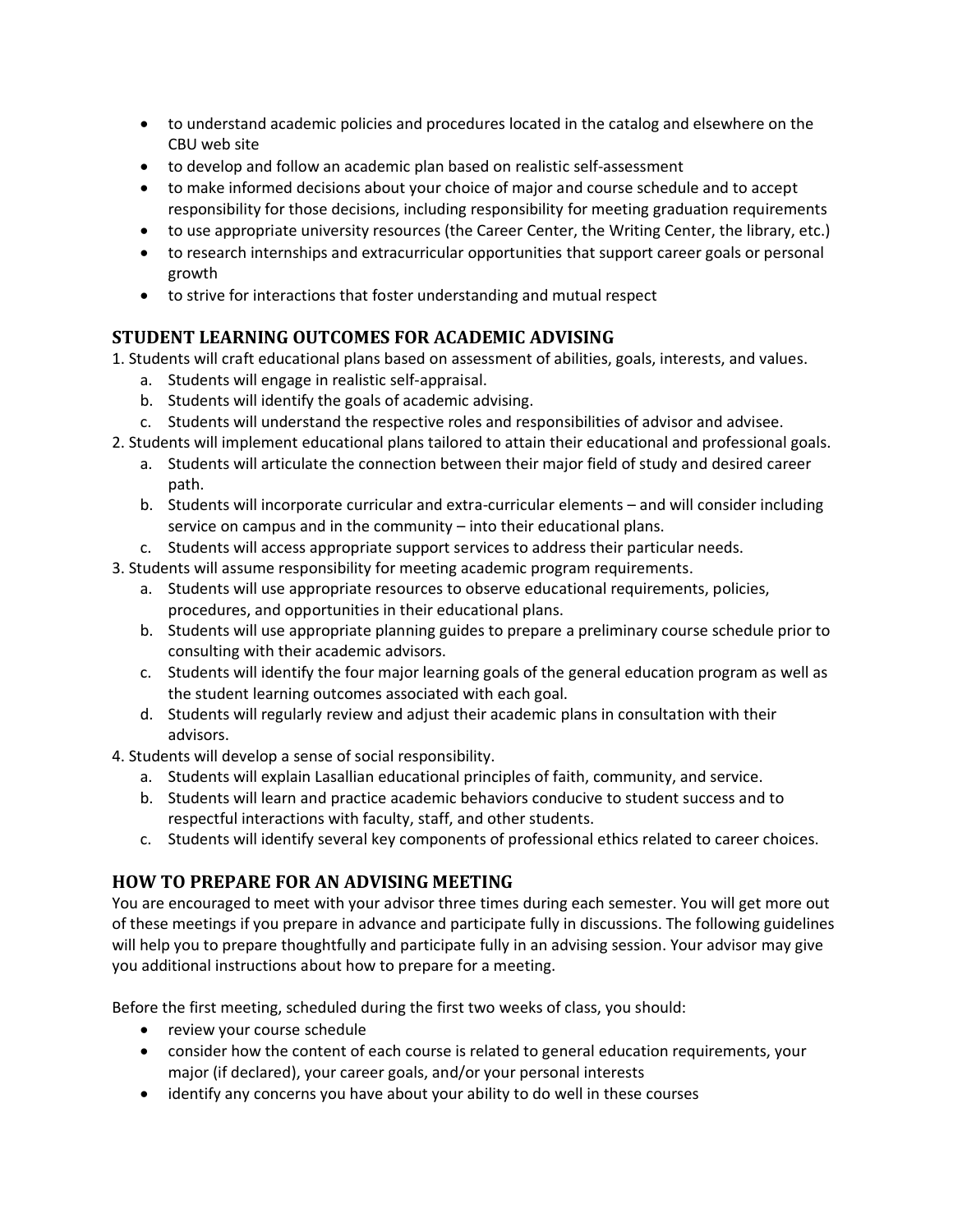- prepare a time management plan, including time devoted to study, work, and co-curricular activities
- prepare a list of questions for your advisor

Before the second meeting, scheduled shortly after midterm, you should:

- know your midterm grades
- identify any courses in which midterm grades are a concern
- identify possible reasons for your performance
- describe steps you have taken or will take to improve your performance or to address any problems
- identify resources you could use to improve your performance
- describe strategies you will use in future courses to build on your success or to avoid repeating problems
- consider the advantages and disadvantages of withdrawing from a course in which you are doing poorly, including impact on financial aid status and progress toward graduation
- prepare a list of questions for your advisor

Before the third meeting, scheduled during the advising and registration period, you should:

- know the courses you have successfully completed as well as the courses you are currently taking
- consult the degree requirements for general education and your major, if you have declared one, in the catalog under which you entered CBU
- consult the online course schedule for the upcoming semester
- prepare a schedule of courses you are interested in taking, including some alternates in case of unforeseen difficulties (a closed class, for example)
- consider how each course is related to general education requirements, your major (if declared), your career goals, and/or your personal interests
- consider any time management issues related to your proposed schedule
- prepare a list of questions for your advisor

#### **RESOURCES AND MATERIALS FOR ACADEMIC ADVISING**

CBU Website: http://www.cbu.edu/ CBU Catalog: http://cbu.edu/catalog/catalog.html *The Compass* Student Handbook: http://cbu.edu/studentlife/compass.html

#### **CONFIDENTIALITY OF STUDENT RECORDS**

Under the Family Education Rights and Privacy Act (FERPA), you have the right to examine your educational records. With very limited exceptions, your records may not be shared with others, including your parents, without your written permission or request. For more information about FERPA, see the university catalog.

#### **ACCOMMODATIONS**

A Christian Brothers University education provides the opportunity for students to realize their full academic potential. For students with disabilities, certain accommodations may be necessary to achieve this goal. Student Disability Services at CBU are coordinated through the Student Life office. If you believe that you have a disability that requires accommodation, please consult your advisor or contact the Dean of Students Ms. Karen Conway-Barnett at kconway@cbu.edu or 901-321-3536.